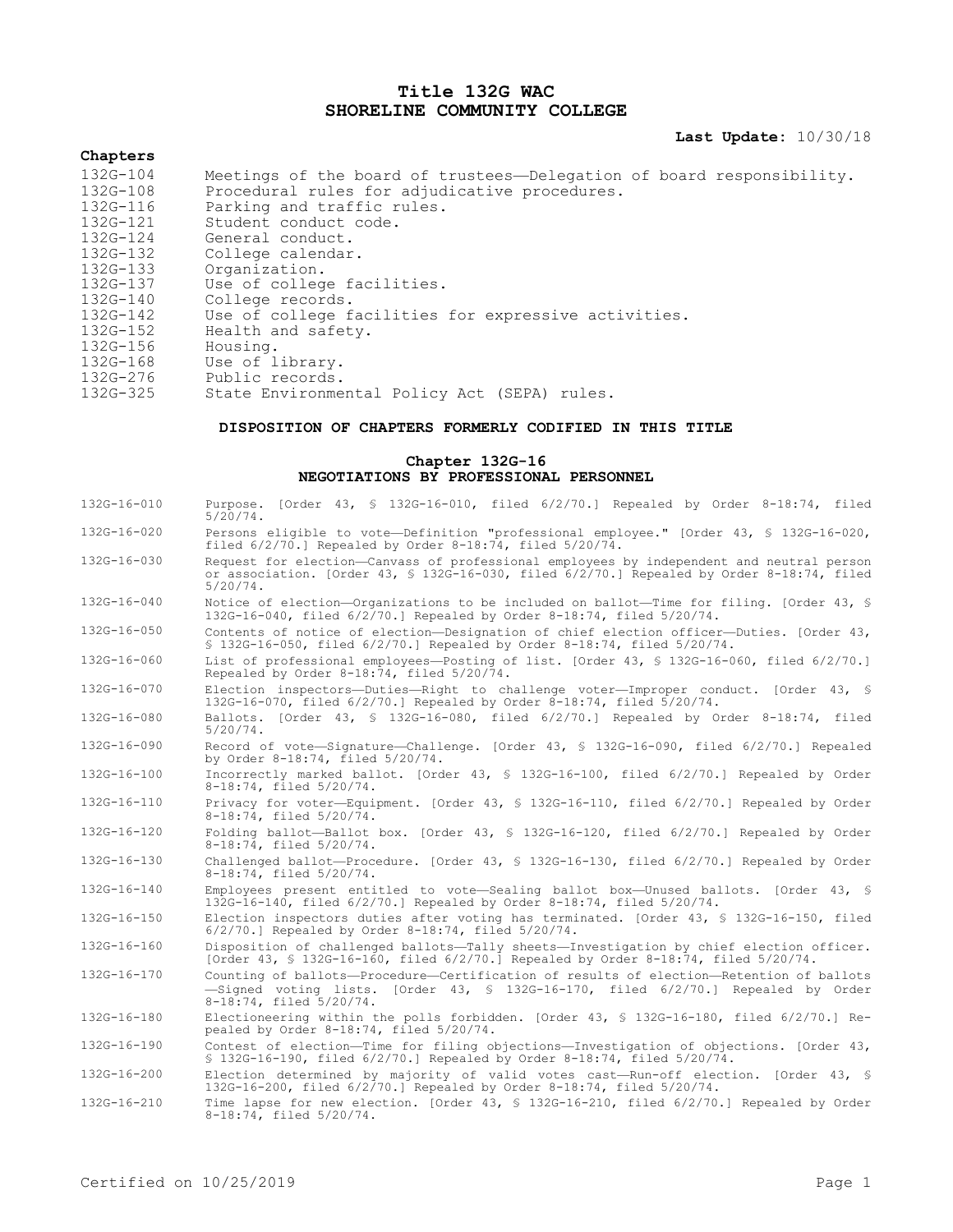### **Chapter 132G-120 STUDENT CONDUCT CODE**

| 132G-120-010 | Student conduct code-Preamble. [Statutory Authority: RCW 28B.50.140(13). WSR 01-13-065,<br>$$132G-120-010$ , filed $6/18/01$ , effective $7/19/01$ . Statutory Authority: RCW 28B.50.130 and<br>28B.50.140. WSR 83-07-020 (Order 49:83), § 132G-120-010, filed 3/11/83; Order 1-35:72, §<br>132G-120-010, filed 11/29/72, effective 1/1/73.] Repealed by WSR 17-20-071, filed<br>$10/2/17$ , effective $11/2/17$ . Statutory Authority: RCW 28B.50.140.                                                           |
|--------------|-------------------------------------------------------------------------------------------------------------------------------------------------------------------------------------------------------------------------------------------------------------------------------------------------------------------------------------------------------------------------------------------------------------------------------------------------------------------------------------------------------------------|
| 132G-120-015 | Grounds for discipline. [Statutory Authority: RCW 28B.50.140(13). WSR 01-13-065, §<br>132G-120-015, filed 6/18/01, effective 7/19/01.] Repealed by WSR 17-20-071, filed<br>$10/2/17$ , effective $11/2/17$ . Statutory Authority: RCW 28B.50.140.                                                                                                                                                                                                                                                                 |
| 132G-120-030 | Jurisdiction. [Statutory Authority: RCW 28B.50.140(13). WSR 01-13-065, § 132G-120-030,<br>filed 6/18/01, effective 7/19/01. Statutory Authority: RCW 28B.50.130 and 28B.50.140. WSR<br>83-07-020 (Order 49:83), § 132G-120-030, filed 3/11/83; Order 1-35:72, § 132G-120-030,<br>filed $11/29/72$ , effective $1/1/73$ . Repealed by WSR 17-20-071, filed $10/2/17$ , effective<br>11/2/17. Statutory Authority: RCW 28B.50.140.                                                                                  |
| 132G-120-040 | The use of disciplinary authority. [Statutory Authority: RCW 28B.50.140(13). WSR<br>$01-13-065$ , § 132G-120-040, filed $6/18/01$ , effective $7/19/01$ . Statutory Authority: RCW<br>28B.50.130 and 28B.50.140. WSR 83-07-020 (Order 49:83), § 132G-120-040, filed 3/11/83;<br>Order 1-35:72, § 132G-120-040, filed 11/29/72, effective 1/1/73.] Repealed by WSR<br>17-20-071, filed 10/2/17, effective 11/2/17. Statutory Authority: RCW 28B.50.140.                                                            |
| 132G-120-050 | Student notification. [Order 1-35:72, § 132G-120-050, filed 11/29/72, effective 1/1/73.]<br>Repealed by WSR 17-20-071, filed 10/2/17, effective 11/2/17. Statutory Authority: RCW<br>28B.50.140.                                                                                                                                                                                                                                                                                                                  |
| 132G-120-060 | $[Statutory$ Authority: RCW 28B.50.140(13). WSR 01-13-065,<br>Possible actions.<br>- 8<br>132G-120-060, filed 6/18/01, effective 7/19/01. Statutory Authority: RCW 28B.50.130 and<br>28B.50.140. WSR 83-07-020 (Order 49:83), § 132G-120-060, filed 3/11/83; Order 1-35:72, §<br>132G-120-060, filed 11/29/72, effective 1/1/73.] Repealed by WSR 17-20-071, filed<br>$10/2/17$ , effective $11/2/17$ . Statutory Authority: RCW 28B.50.140.                                                                      |
| 132G-120-061 | Initiation of summary suspension proceedings. [Statutory Authority: RCW 28B.50.140(13).<br>WSR 01-13-065, § 132G-120-061, filed 6/18/01, effective 7/19/01. Statutory Authority: RCW<br>28B.50.130 and 28B.50.140. WSR 83-07-020 (Order 49:83), § 132G-120-061, filed 3/11/83.]<br>Repealed by WSR 17-20-071, filed $10/2/17$ , effective $11/2/17$ . Statutory Authority: RCW<br>28B.50.140.                                                                                                                     |
| 132G-120-062 | Permission to enter or remain on campus. [Statutory Authority: RCW 28B.50.140(13). WSR<br>01-13-065, § 132G-120-062, filed 6/18/01, effective 7/19/01. Statutory Authority: RCW<br>28B.50.130 and 28B.50.140. WSR 83-07-020 (Order 49:83), § 132G-120-062, filed 3/11/83.]<br>Repealed by WSR 17-20-071, filed 10/2/17, effective 11/2/17. Statutory Authority: RCW<br>28B.50.140.                                                                                                                                |
| 132G-120-063 | Notice of summary suspension proceedings. [Statutory Authority: RCW 28B.50.140(13). WSR<br>$01-13-065$ , § 132G-120-063, filed 6/18/01, effective 7/19/01. Statutory Authority: RCW<br>28B.50.130 and 28B.50.140. WSR 83-07-020 (Order 49:83), § 132G-120-063, filed 3/11/83.]<br>Repealed by WSR 17-20-071, filed 10/2/17, effective 11/2/17. Statutory Authority: RCW<br>28B.50.140.                                                                                                                            |
| 132G-120-064 | Decision by the vice president for student services. [Statutory Authority: RCW<br>28B.50.140(13). WSR 01-13-065, § 132G-120-064, filed 6/18/01, effective 7/19/01. Statuto-<br>ry Authority: RCW 28B.50.130 and 28B.50.140. WSR 83-07-020 (Order 49:83), § 132G-120-064,<br>filed $3/11/83$ .] Repealed by WSR 17-20-071, filed $10/2/17$ , effective $11/2/17$ . Statutory<br>Authority: RCW 28B.50.140.                                                                                                         |
| 132G-120-065 | Suspension for failure to appear. [Statutory Authority: RCW 28B.50.140(13).<br>WSR<br>$01-13-065$ , § 132G-120-065, filed $6/18/01$ , effective $7/19/01$ . Statutory Authority: RCW<br>28B.50.130 and 28B.50.140. WSR 83-07-020 (Order 49:83), § 132G-120-065, filed 3/11/83.]<br>Repealed by WSR 17-20-071, filed $10/2/17$ , effective $11/2/17$ . Statutory Authority: RCW<br>28B.50.140.                                                                                                                     |
| 132G-120-070 | College discipline committee. [Statutory Authority: RCW 28B.50.140(13). WSR 01-13-065, §<br>132G-120-070, filed 6/18/01, effective 7/19/01. Statutory Authority: RCW 28B.50.130 and<br>28B.50.140. WSR 83-07-020 (Order 49:83), § 132G-120-070, filed 3/11/83; Order 1-35:72, §<br>132G-120-070, filed 11/29/72, effective 1/1/73.] Repealed by WSR 17-20-071, filed<br>$10/2/17$ , effective $11/2/17$ . Statutory Authority: RCW 28B.50.140.                                                                    |
| 132G-120-080 | Discipline committee procedural quidelines and safequards. [Statutory Authority: RCW<br>28B.50.140(13). WSR 01-13-065, § 132G-120-080, filed 6/18/01, effective 7/19/01. Statuto-<br>ry Authority: RCW 28B.50.130 and 28B.50.140. WSR 83-07-020 (Order 49:83), § 132G-120-080,<br>filed $3/11/83$ ; Order 1-35:72, § 132G-120-080, filed 11/29/72, effective $1/1/73$ . Repealed<br>by WSR 17-20-071, filed $10/2/17$ , effective $11/2/17$ . Statutory Authority: RCW 28B.50.140.                                |
| 132G-120-090 | The president's review. [Statutory Authority: RCW 28B.50.140(13). WSR 01-13-065, §<br>132G-120-090, filed 6/18/01, effective 7/19/01. Statutory Authority: RCW 28B.50.130 and<br>28B.50.140. WSR 83-07-020 (Order 49:83), § 132G-120-090, filed 3/11/83; Order 1-35:72, §<br>132G-120-090, filed 11/29/72, effective 1/1/73.] Repealed by WSR 17-20-071, filed<br>10/2/17, effective 11/2/17. Statutory Authority: RCW 28B.50.140.                                                                                |
| 132G-120-100 | Appeals. [Statutory Authority: RCW 28B.50.140(13). WSR 01-13-065, § 132G-120-100, filed<br>6/18/01, effective 7/19/01. Statutory Authority: RCW 28B.50.130 and 28B.50.140. WSR<br>83-07-020 (Order 49:83), § 132G-120-100, filed 3/11/83; Order 1-35:72, § 132G-120-100,<br>filed $11/29/72$ , effective $1/1/73$ . Repealed by WSR 17-20-071, filed $10/2/17$ , effective<br>11/2/17. Statutory Authority: RCW 28B.50.140.                                                                                       |
| 132G-120-110 | Disciplinary terms. [Statutory Authority: RCW 28B.50.140(13). WSR 01-13-065,<br>- S<br>132G-120-110, filed 6/18/01, effective 7/19/01. Statutory Authority: RCW 28B.50.130 and<br>28B.50.140. WSR 83-07-020 (Order 49:83), \$ 132G-120-110, filed 3/11/83; WSR 79-06-106<br>(Order 12-10:79), § 132G-120-110, filed 6/6/79; Order 1-35:72, § 132G-120-110, filed<br>$11/29/72$ , effective $1/1/73$ .] Repealed by WSR 17-20-071, filed $10/2/17$ , effective $11/2/17$ .<br>Statutory Authority: RCW 28B.50.140. |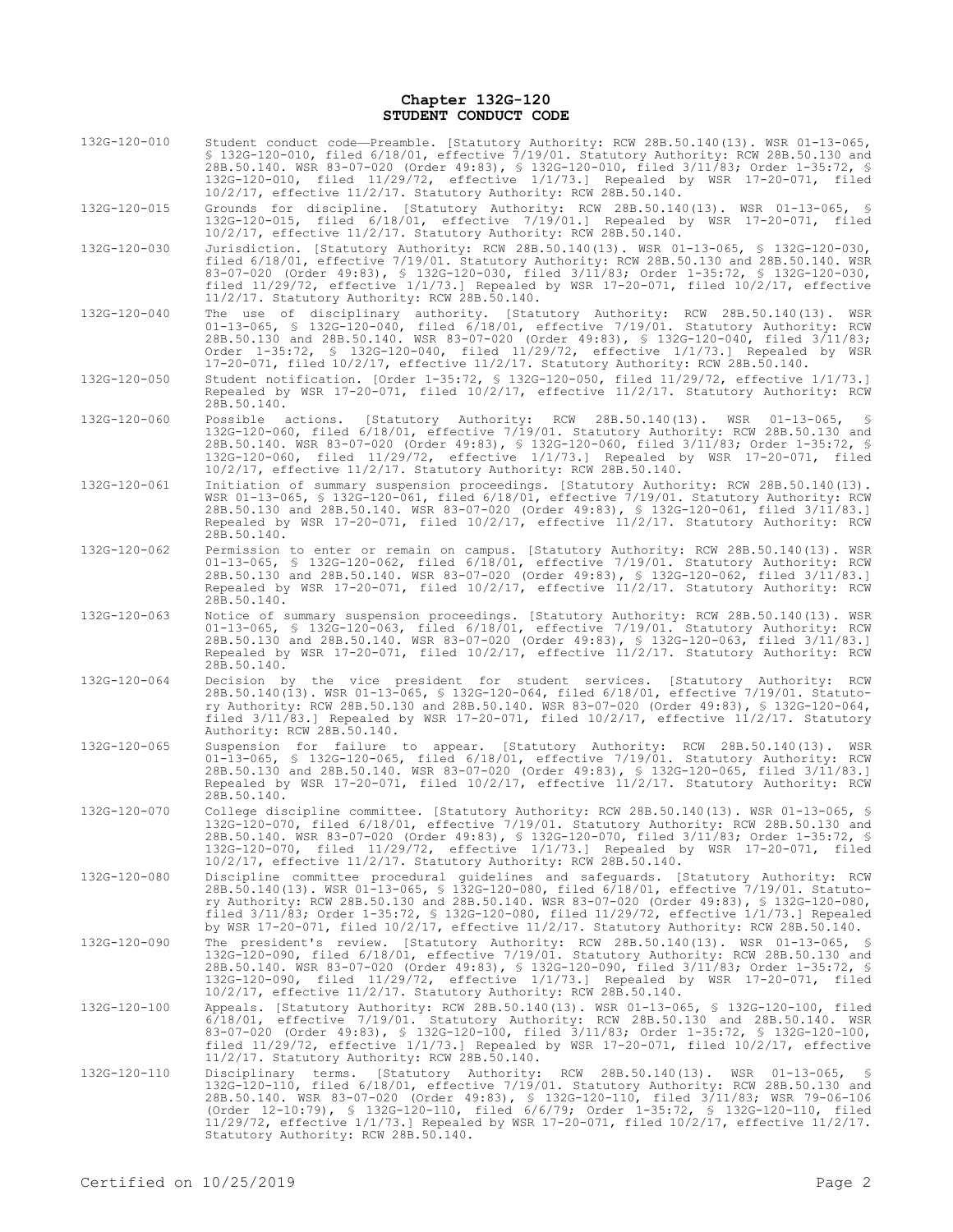- 132G-120-130 Readmission after expulsion. [Statutory Authority: RCW 28B.50.140(13). WSR 01-13-065, § 132G-120-130, filed 6/18/01, effective 7/19/01; Order 1-35:72, § 132G-120-130, filed 11/29/72, effective 1/1/73.] Repealed by WSR 17-20-071, filed 10/2/17, effective 11/2/17. Statutory Authority: RCW 28B.50.140.
- 132G-120-140 Reporting, recording and maintenance of records. [Statutory Authority: RCW 28B.50.140(13). WSR 01-13-065, § 132G-120-140, filed 6/18/01, effective 7/19/01; Order 1-35:72, § 132G-120-140, filed 11/29/72, effective 1/1/73.] Repealed by WSR 17-20-071, filed 10/2/17, effective 11/2/17. Statutory Authority: RCW 28B.50.140.

## **Chapter 132G-126 REDUCTION IN FORCE AND TENURE CODE**

- 132G-126-010 Rules and regulations governing reduction in force—Objective and definition. [Statutory Authority: RCW 28B.50.130 and 28B.50.140. WSR 79-06-106 (Order 12-10:79), § 132G-126-010, filed 6/6/79.] Repealed by WSR 95-07-103, filed 3/20/95, effective 4/20/95. Statutory Authority: RCW 34.05.320.
- 132G-126-020 RIF—Procedures for determining the necessity. [Statutory Authority: RCW 28B.50.130 and 28B.50.140. WSR 79-06-106 (Order 12-10:79), § 132G-126-020, filed 6/6/79.] Repealed by WSR 95-07-103, filed 3/20/95, effective 4/20/95. Statutory Authority: RCW 34.05.320.

132G-126-030 RIF—Layoff units. [Statutory Authority: RCW 28B.50.130 and 28B.50.140. WSR 79-06-106 (Order 12-10:79), § 132G-126-030, filed 6/6/79.] Repealed by WSR 95-07-103, filed 3/20/95, effective 4/20/95. Statutory Authority: RCW 34.05.320.

- 132G-126-040 RIF—Seniority. [Statutory Authority: RCW 28B.50.130 and 28B.50.140. WSR 79-06-106 (Order 12-10:79), § 132G-126-040, filed 6/6/79.] Repealed by WSR 95-07-103, filed 3/20/95, effective 4/20/95. Statutory Authority: RCW 34.05.320.
- 132G-126-050 RIF—Implementation of reduction in force. [Statutory Authority: RCW 28B.50.130 and 28B.50.140. WSR 79-06-106 (Order 12-10:79), § 132G-126-050, filed 6/6/79.] Repealed by WSR 95-07-103, filed 3/20/95, effective 4/20/95. Statutory Authority: RCW 34.05.320.
- 132G-126-060 RIF—Notification, hearing and appeal. [Statutory Authority: RCW 28B.50.130 and 28B.50.140. WSR 79-06-106 (Order 12-10:79), § 132G-126-060, filed 6/6/79.] Repealed by WSR 95-07-103, filed 3/20/95, effective 4/20/95. Statutory Authority: RCW 34.05.320.
- 132G-126-070 RIF—Rights of laid off academic employees. [Statutory Authority: RCW 28B.50.130 and 28B.50.140. WSR 79-06-106 (Order 12-10:79), § 132G-126-070, filed 6/6/79.] Repealed by WSR 95-07-103, filed 3/20/95, effective 4/20/95. Statutory Authority: RCW 34.05.320.
- 132G-126-080 RIF—Special provisions. [Statutory Authority: RCW 28B.50.130 and 28B.50.140. WSR 79-06-106 (Order 12-10:79), § 132G-126-080, filed 6/6/79.] Repealed by WSR 95-07-103, filed 3/20/95, effective 4/20/95. Statutory Authority: RCW 34.05.320.
- 132G-126-200 Tenure—Purpose. [Statutory Authority: RCW 28B.50.130 and 28B.50.140. WSR 79-06-106 (Order 12-10:79), § 132G-126-200, filed 6/6/79.] Repealed by WSR 95-07-103, filed 3/20/95, effective 4/20/95. Statutory Authority: RCW 34.05.320.
- 132G-126-210 Tenure—Definitions. [Statutory Authority: RCW 28B.50.130 and 28B.50.140. WSR 79-06-106 (Order 12-10:79), § 132G-126-210, filed 6/6/79.] Repealed by WSR 95-07-103, filed 3/20/95, effective 4/20/95. Statutory Authority: RCW 34.05.320.
- 132G-126-220 Tenure—Appointment review committees—Purpose of the committees and selection of membership. [Statutory Authority: RCW 28B.50.130 and 28B.50.140. WSR 79-06-106 (Order 12-10:79), § 132G-126-220, filed 6/6/79.] Repealed by WSR 95-07-103, filed 3/20/95, effective 4/20/95. Statutory Authority: RCW 34.05.320.
- 132G-126-230 Tenure—Appointment review committees—Duties and responsibilities. [Statutory Authority: RCW 28B.50.130 and 28B.50.140. WSR 79-06-106 (Order 12-10:79), § 132G-126-230, filed 6/6/79.] Repealed by WSR 95-07-103, filed 3/20/95, effective 4/20/95. Statutory Authority: RCW 34.05.320.
- 132G-126-240 Tenure—Appointment review committees—Operating procedures. [Statutory Authority: RCW 28B.50.130 and 28B.50.140. WSR 79-06-106 (Order 12-10:79), § 132G-126-240, filed 6/6/79.] Repealed by WSR 95-07-103, filed 3/20/95, effective 4/20/95. Statutory Authority: RCW 34.05.320.
- 132G-126-250 Tenure—Authority of the board of trustees. [Statutory Authority: RCW 28B.50.130 and 28B.50.140. WSR 79-06-106 (Order 12-10:79), § 132G-126-250, filed 6/6/79.] Repealed by WSR 95-07-103, filed 3/20/95, effective 4/20/95. Statutory Authority: RCW 34.05.320.
- 132G-126-260 Tenure—Rights and reasonable expectations of the probationer. [Statutory Authority: RCW 28B.50.130 and 28B.50.140. WSR 79-06-106 (Order 12-10:79), § 132G-126-260, filed 6/6/79.] Repealed by WSR 95-07-103, filed 3/20/95, effective 4/20/95. Statutory Authority: RCW 34.05.320.
- 132G-126-270 Tenure—Dismissal of faculty members—Preamble. [Statutory Authority: RCW 28B.50.130 and 28B.50.140. WSR 79-06-106 (Order 12-10:79), § 132G-126-270, filed 6/6/79.] Repealed by WSR 95-07-103, filed 3/20/95, effective 4/20/95. Statutory Authority: RCW 34.05.320.
- 132G-126-280 Tenure—Dismissal of faculty members—Faculty categories covered. [Statutory Authority: RCW 28B.50.130 and 28B.50.140. WSR 79-06-106 (Order 12-10:79), § 132G-126-280, filed 6/6/79.] Repealed by WSR 95-07-103, filed 3/20/95, effective 4/20/95. Statutory Authority: RCW 34.05.320.
- 132G-126-290 Tenure—Dismissal of faculty members—Reasons for dismissal of a faculty member. [Statutory Authority: RCW 28B.50.130 and 28B.50.140. WSR 79-06-106 (Order 12-10:79), § 132G-126-290, filed 6/6/79.] Repealed by WSR 95-07-103, filed 3/20/95, effective 4/20/95. Statutory Authority: RCW 34.05.320.
- 132G-126-300 Tenure—Dismissal of faculty members—Composition of the dismissal review committee. [Statutory Authority: RCW 28B.50.130 and 28B.50.140. WSR 79-06-106 (Order 12-10:79), § 132G-126-300, filed 6/6/79.] Repealed by WSR 95-07-103, filed 3/20/95, effective 4/20/95. Statutory Authority: RCW 34.05.320.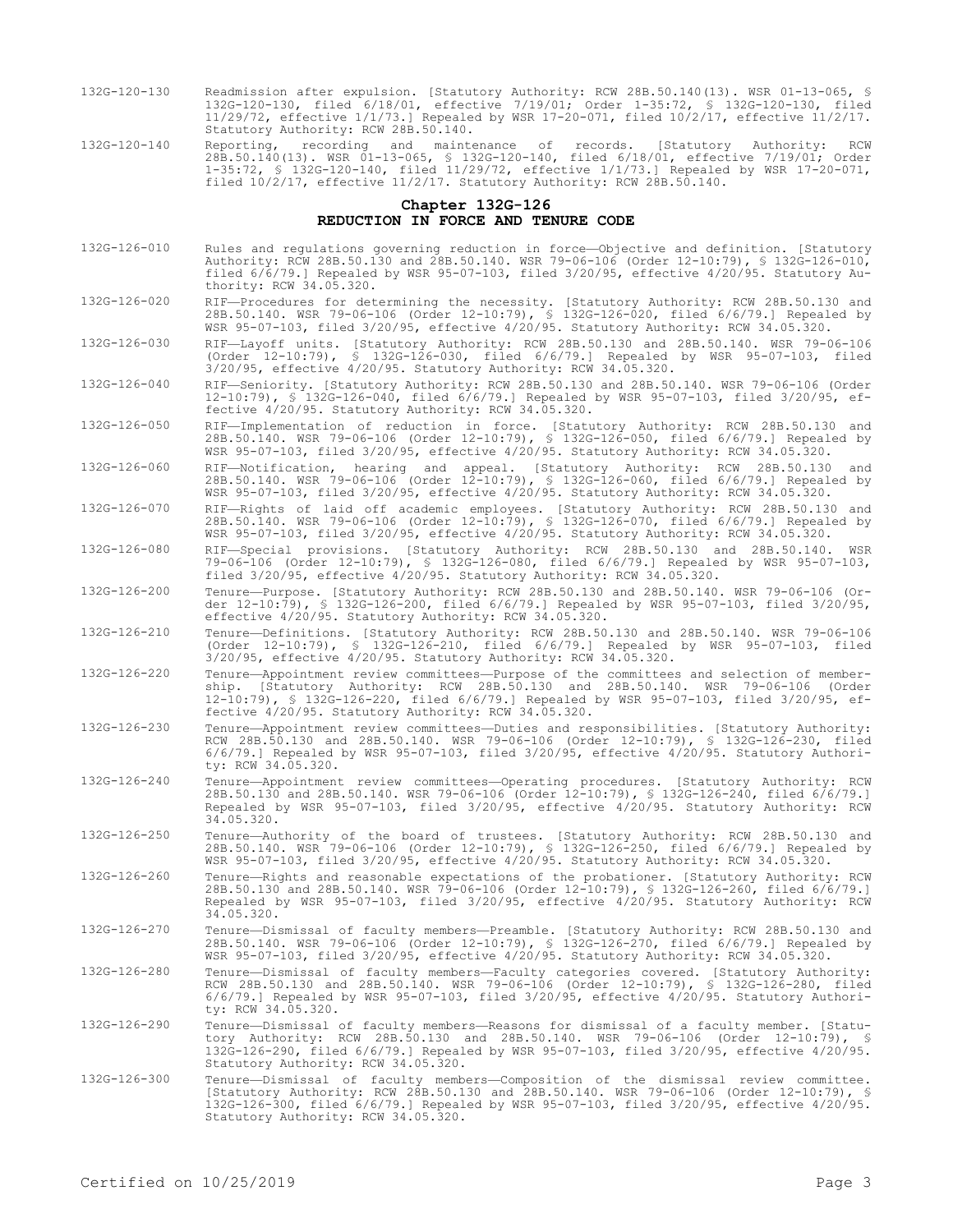132G-126-310 Tenure—Dismissal of faculty members—Selection of the dismissal review committee. [Statutory Authority: RCW 28B.50.130 and 28B.50.140. WSR 79-06-106 (Order 12-10:79), § 132G-126-310, filed 6/6/79.] Repealed by WSR 95-07-103, filed 3/20/95, effective 4/20/95. Statutory Authority: RCW 34.05.320.

132G-126-320 Tenure—Dismissal of faculty members—Preliminary procedures relating to the dismissal of a faculty member. [Statutory Authority: RCW 28B.50.130 and 28B.50.140. WSR 79-06-106 (Order 12-10:79), § 132G-126-320, filed 6/6/79.] Repealed by WSR 95-07-103, filed 3/20/95, effective 4/20/95. Statutory Authority: RCW 34.05.320.

132G-126-330 Tenure—Dismissal of faculty members—Initiation of formal proceedings. [Statutory Authority: RCW 28B.50.130 and 28B.50.140. WSR 79-06-106 (Order 12-10:79), § 132G-126-330, filed 6/6/79.] Repealed by WSR 95-07-103, filed 3/20/95, effective 4/20/95. Statutory Authority: RCW 34.05.320.

- 132G-126-340 Tenure—Dismissal of faculty members—Procedural rights accorded the faculty member concerned. [Statutory Authority: RCW 28B.50.130 and 28B.50.140. WSR 79-06-106 (Order 12-10:79), § 132G-126-340, filed 6/6/79.] Repealed by WSR 95-07-103, filed 3/20/95, effective 4/20/95. Statutory Authority: RCW 34.05.320.
- 132G-126-350 Tenure—Dismissal of faculty members—Responsibilities of dismissal review committee. [Statutory Authority: RCW 28B.50.130 and 28B.50.140. WSR 79-06-106 (Order 12-10:79), § 132G-126-350, filed 6/6/79.] Repealed by WSR 95-07-103, filed 3/20/95, effective 4/20/95. Statutory Authority: RCW 34.05.320.
- 132G-126-360 Tenure—Dismissal of faculty members—Duties of the hearing officer of the dismissal review committee. [Statutory Authority: RCW 28B.50.130 and 28B.50.140. WSR 79-06-106 (Order 12-10:79), § 132G-126-360, filed 6/6/79.] Repealed by WSR 95-07-103, filed 3/20/95, effective 4/20/95. Statutory Authority: RCW 34.05.320.
- 132G-126-370 Tenure—Dismissal of faculty members—Consideration by the board of trustees. [Statutory Authority: RCW 28B.50.130 and 28B.50.140. WSR 79-06-106 (Order 12-10:79), § 132G-126-370, filed 6/6/79.] Repealed by WSR 95-07-103, filed 3/20/95, effective 4/20/95. Statutory Authority: RCW 34.05.320.
- 132G-126-380 Tenure—Dismissal of faculty members—Time limits. [Statutory Authority: RCW 28B.50.130 and 28B.50.140. WSR 79-06-106 (Order 12-10:79), § 132G-126-380, filed 6/6/79.] Repealed by WSR 95-07-103, filed 3/20/95, effective 4/20/95. Statutory Authority: RCW 34.05.320.
- 132G-126-390 Tenure—Dismissal of faculty members—Publicity. [Statutory Authority: RCW 28B.50.130 and 28B.50.140. WSR 79-06-106 (Order 12-10:79), § 132G-126-390, filed 6/6/79.] Repealed by WSR 95-07-103, filed 3/20/95, effective 4/20/95. Statutory Authority: RCW 34.05.320.
- 132G-126-400 Tenure—Dismissal of faculty members—Right of the faculty member to appeal the decision of the dismissal review committee and/or the board of trustees. [Statutory Authority: RCW 28B.50.130 and 28B.50.140. WSR 79-06-106 (Order 12-10:79), § 132G-126-400, filed 6/6/79.] Repealed by WSR 95-07-103, filed 3/20/95, effective 4/20/95. Statutory Authority: RCW 34.05.320.

#### **Chapter 132G-136 USE OF COLLEGE FACILITIES**

- 132G-136-010 Rental of college facilities. [Order 1-35:72, § 132G-136-010, filed 11/29/72, effective 1/1/73.] Repealed by WSR 18-22-043, filed 10/30/18, effective 11/30/18. Statutory Authority: RCW 28B.50.140(13).
- 132G-136-020 Authorization for use of facilities. [Order 1-35:72, § 132G-136-020, filed 11/29/72, effective 1/1/73.] Repealed by WSR 18-22-043, filed 10/30/18, effective 11/30/18. Statutory Authority: RCW 28B.50.140(13).
- 132G-136-030 Trespass regulations. [Order 1-35:72, § 132G-136-030, filed 11/29/72, effective 1/1/73.] Repealed by WSR 18-22-043, filed 10/30/18, effective 11/30/18. Statutory Authority: RCW 28B.50.140(13).
- 132G-136-040 Collections. [Order 1-35:72, § 132G-136-040, filed 11/29/72, effective 1/1/73.] Repealed by WSR 18-22-043, filed 10/30/18, effective 11/30/18. Statutory Authority: RCW 28B.50.140(13).
- 132G-136-050 Presentation of media, distribution of materials, and posting of signs. [Order 1-35:72, § 132G-136-050, filed 11/29/72, effective 1/1/73.] Repealed by WSR 18-22-043, filed 10/30/18, effective 11/30/18. Statutory Authority: RCW 28B.50.140(13).
- 132G-136-060 Distribution of materials—Off-campus organizations and nonstudents. [Order 1-35:72, § 132G-136-060, filed 11/29/72, effective 1/1/73.] Repealed by WSR 18-22-043, filed 10/30/18, effective 11/30/18. Statutory Authority: RCW 28B.50.140(13).

132G-136-070 Student facilities or services—Appeals. [Order 1-35:72, § 132G-136-070, filed 11/29/72, effective 1/1/73.] Repealed by WSR 18-22-043, filed 10/30/18, effective 11/30/18. Statutory Authority: RCW 28B.50.140(13).

132G-136-080 College events—Admission restrictions. [Order 1-35:72, § 132G-136-080, filed 11/29/72, effective 1/1/73.] Repealed by WSR 18-22-043, filed 10/30/18, effective 11/30/18. Statutory Authority:  $RCW 28B.50.140(13)$ .

132G-136-090 Physical education facility—Equipment stored in baskets. [Order 1-35:72, § 132G-136-090, filed 11/29/72, effective 1/1/73.] Repealed by WSR 18-22-043, filed 10/30/18, effective 11/30/18. Statutory Authority: RCW 28B.50.140(13).

132G-136-100 Physical education facility—Dress regulations. [Order 1-35:72, § 132G-136-100, filed 11/29/72, effective 1/1/73.] Repealed by WSR 18-22-043, filed 10/30/18, effective 11/30/18. Statutory Authority: RCW 28B.50.140(13).

- 132G-136-110 Eye protection. [Order 1-35:72, § 132G-136-110, filed 11/29/72, effective 1/1/73.] Re-pealed by WSR 18-22-043, filed 10/30/18, effective 11/30/18. Statutory Authority: RCW  $28B.50.140(13)$ .
- 132G-136-120 Off-campus student-invited speakers—Preamble. [Statutory Authority: RCW 28B.50.130 and 28B.50.140. WSR 79-06-106 (Order 12-10:79), § 132G-136-120, filed 6/6/79.] Repealed by